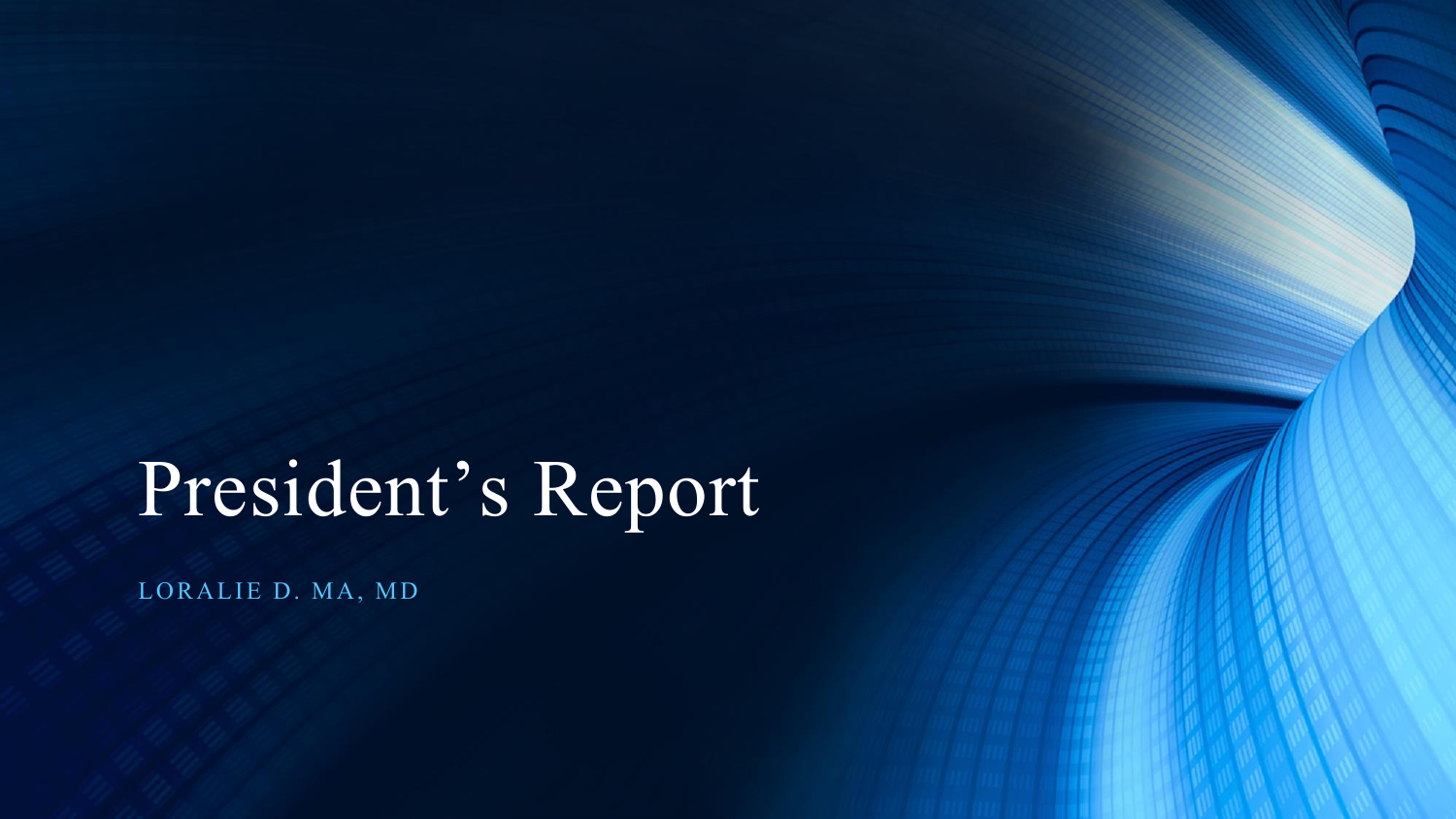### Happy to be Back in Person – Together At Last!

- We are hopefully towards the tail end of the Pandemic, and it is time to utilize the lessons we learned from the pandemic to modernize MedChi and increase our outreach to physicians.
- To that end, we are modernizing our CME offerings with increased online and hybrid offerings and will also be introducing a service to keep track of CMEs for MedChi members.
- We have created a new communication platform with Figure 1 to allow for communication, mentorship, clinical questions and additional CME offerings.
- If you have ideas on new offerings or other suggestions for innovation in this virtual space, please contact us!!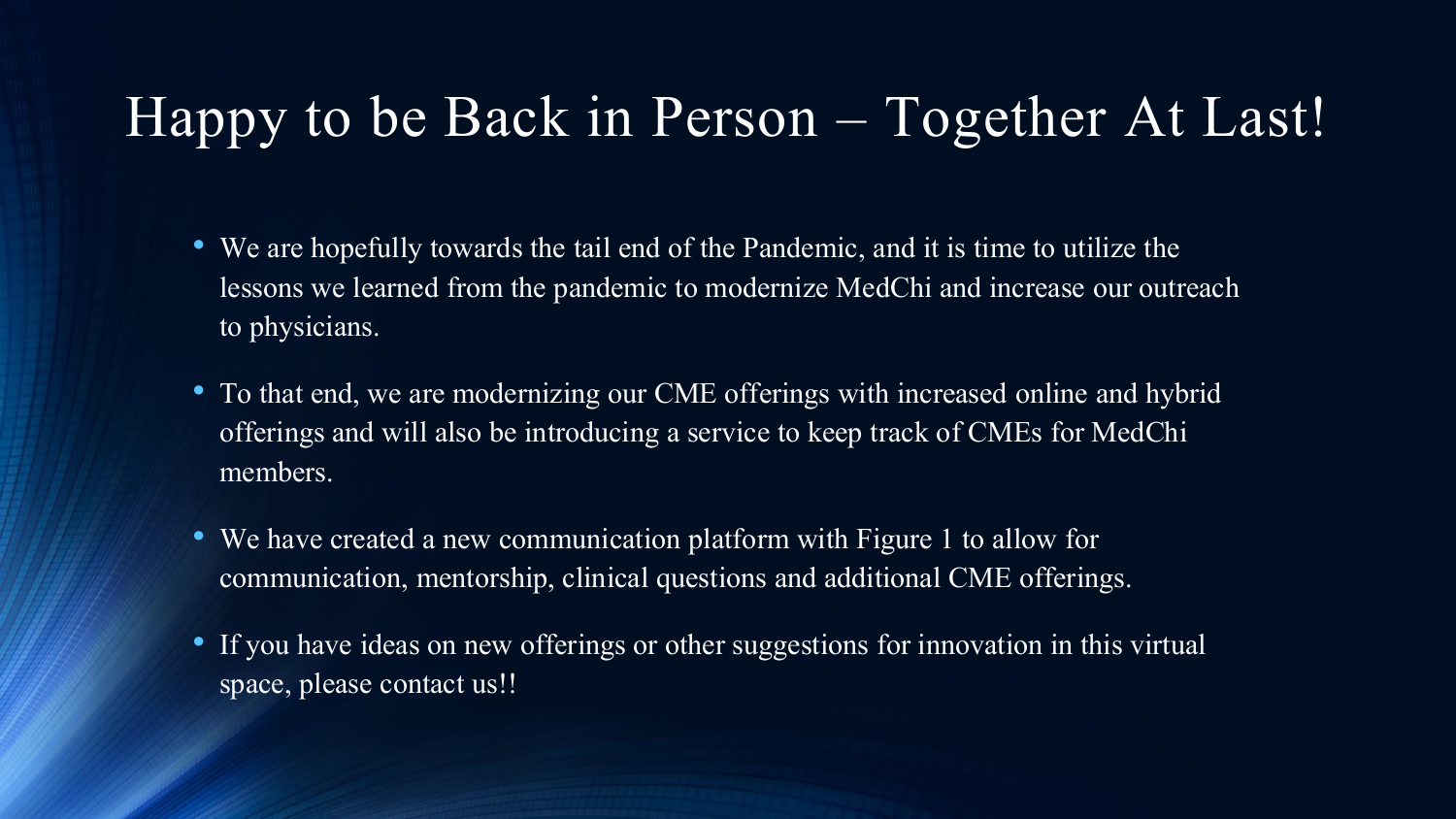### Medical Economics Council

- We have also reinvigorated our Medical Economics Committee and our new Co-Chair Dr. James Williams is working with our MedChi staff to increase our offerings to both employed and private practice physicians.
- In the Fall we will have an offering which will have a panel discussion as well as contract attorneys who will offer important insights into contract negotiation for physicians.
- Lessons in contract negotiation are not only important for new and early career physicians but also for those who are transitioning in mid career. We look forward to telling you more soon!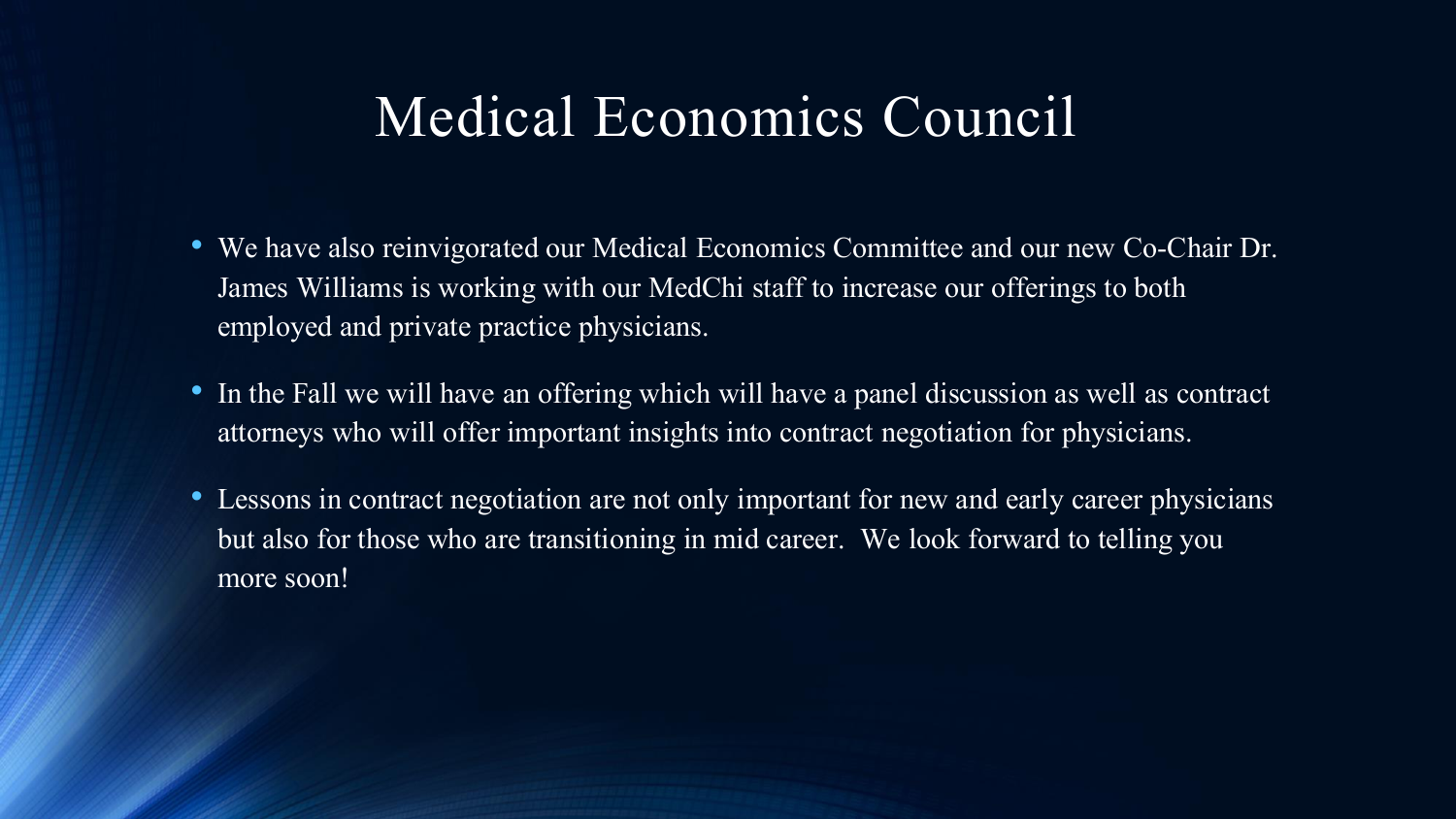### Telework and Tele-Meetings

We found during the pandemic that the use of Zoom/Teams meetings for our committee meetings, council and board meetings were able to increase attendance and outreach.



This will help us to increase the diversity of our attendees from all over the state and to increase the input of multiple stakeholders without having to travel to one location.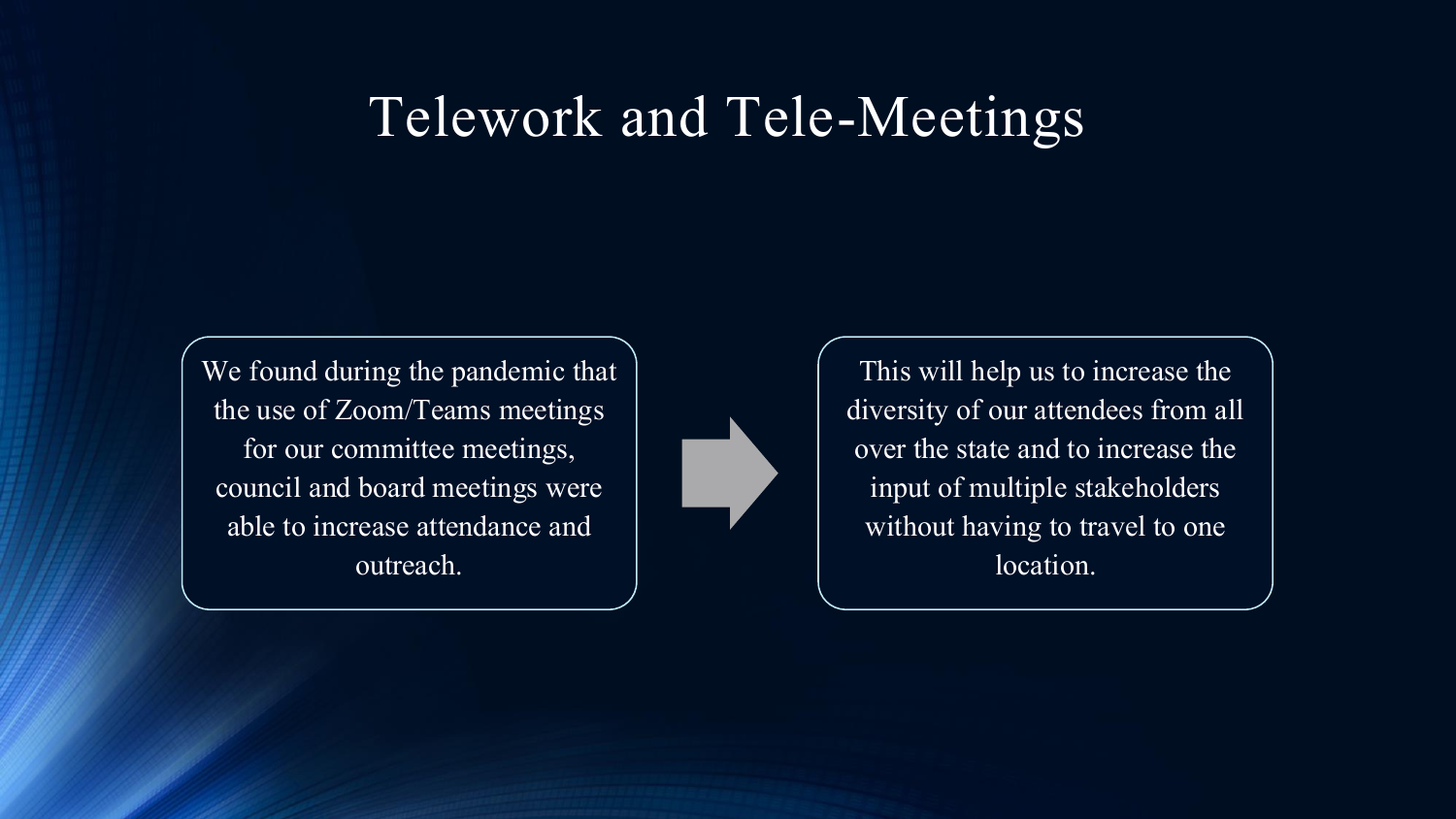### Legislative Update

- We had a very busy legislative session, probably due to the decreased amount of bills the last two years from the pandemic.
- However, we had numerous health related bills this session, including a number of scope bills.
- We also had an important bill from Carefirst HB 1148/SB 834, regarding physicians participating in two-sided incentive agreements and capitated payments. As physicians would have both opportunities for gain as well as the risk of losing payments, we needed to be very careful that we protected physicians, including private practice physicians and physicians in small groups.
- Fortunately, through the dedicated work of Gene Ransom, Danna Kauffman from the Schwartz, Metz, Wise & Kauffman, PA group, and our own physicians, in particular Drs. Ben Lowentritt and David Safferman, we were able to help pass legislation that has the strongest protections for physicians in the nation.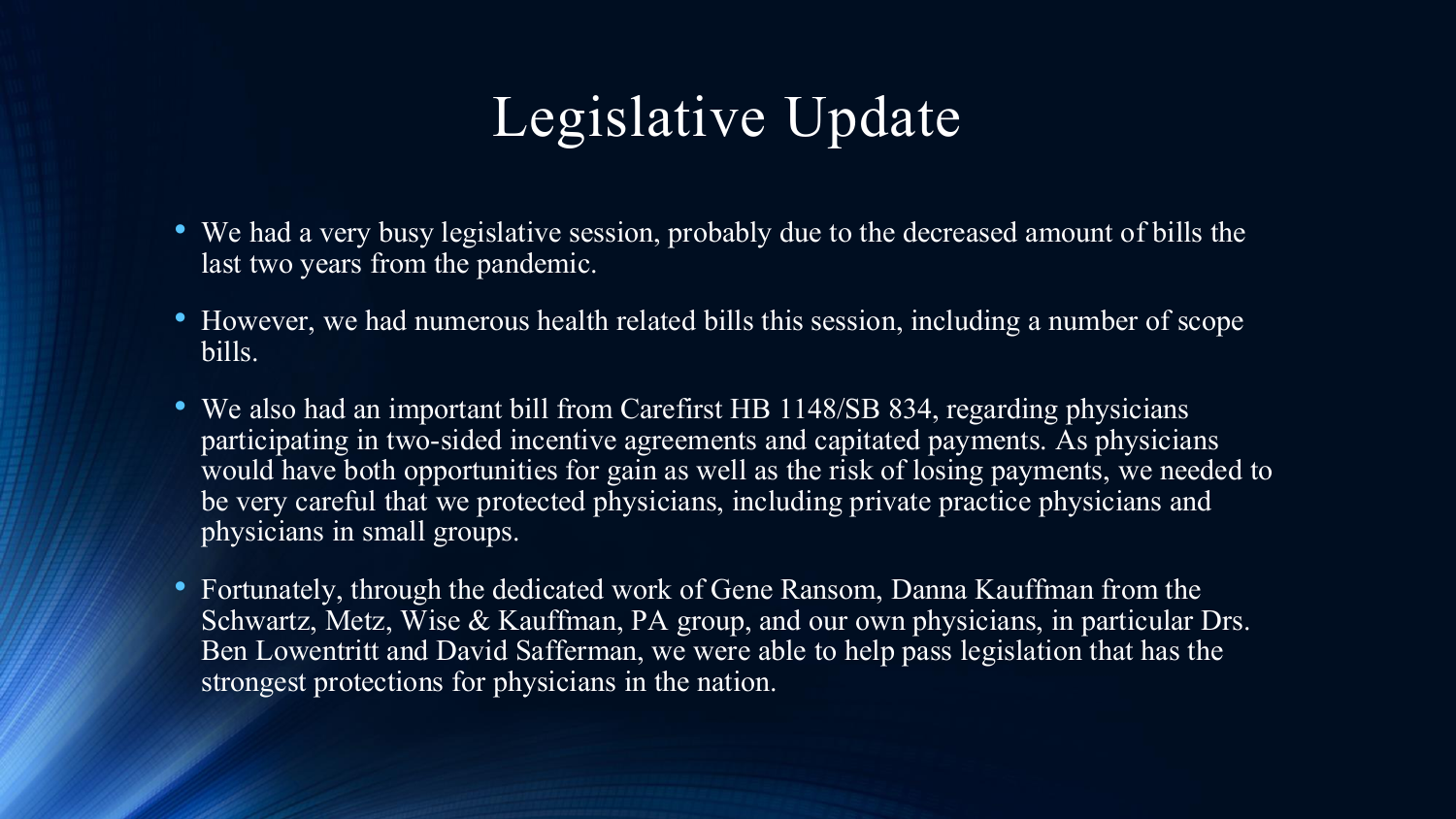### Scope of Practice Bills

#### HB 790/SB 311:

• Health Occupations – Podiatric Physicians would have allowed podiatrists to be called podiatric physicians. This bill would create confusion for patients, for this type of providers and many others, including naturopaths. We firmly believe the term Physician should only be for MDs and Dos. This bill was defeated.

#### SB 808/HB 961:

• Health Occupations – Physician Assistants. This bill as written would have allowed PAs to practice without supervision, and only collaboration as well as numerous other steps towards independence. The bill was withdrawn after a promise to work with all stakeholders to see if a compromise can be reached.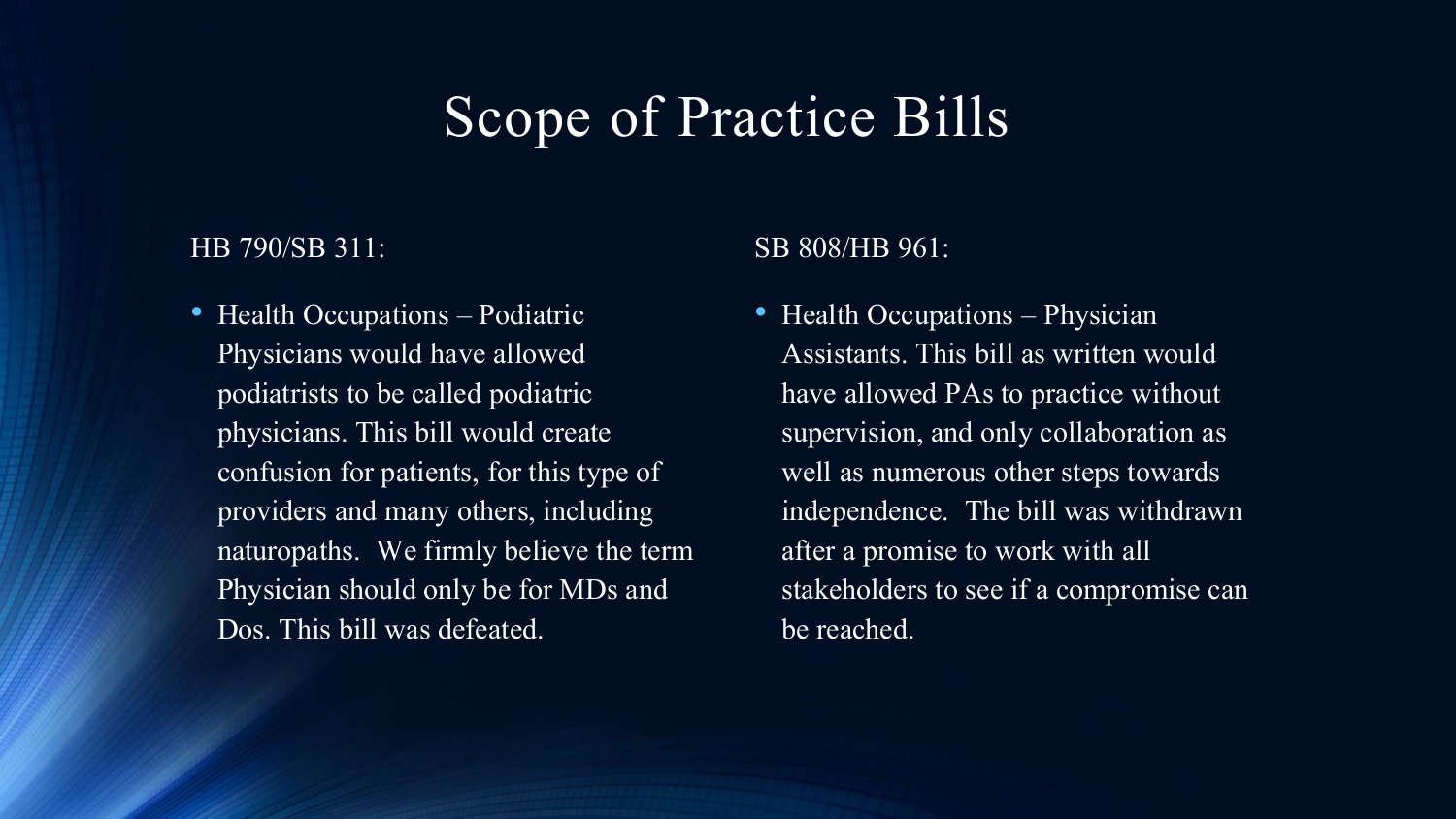### Scope of Practice

#### HB 276/SB 518:

• Health Occupations – Clinical Nurse specialists – Prescribing authority would have allowed another nursing group to the ability to prescribe medications. There was concern about whether these APRNs actually have equivalent training to NPs and this bill did not pass out of either the House or Senate.

#### HB 55/Senate Bill 1011-312:

• Health Occupations – Nurse Anesthetists Drug Authority and Collaboration passed. An amended bill agreement was reached with anesthesia and other physician specialties.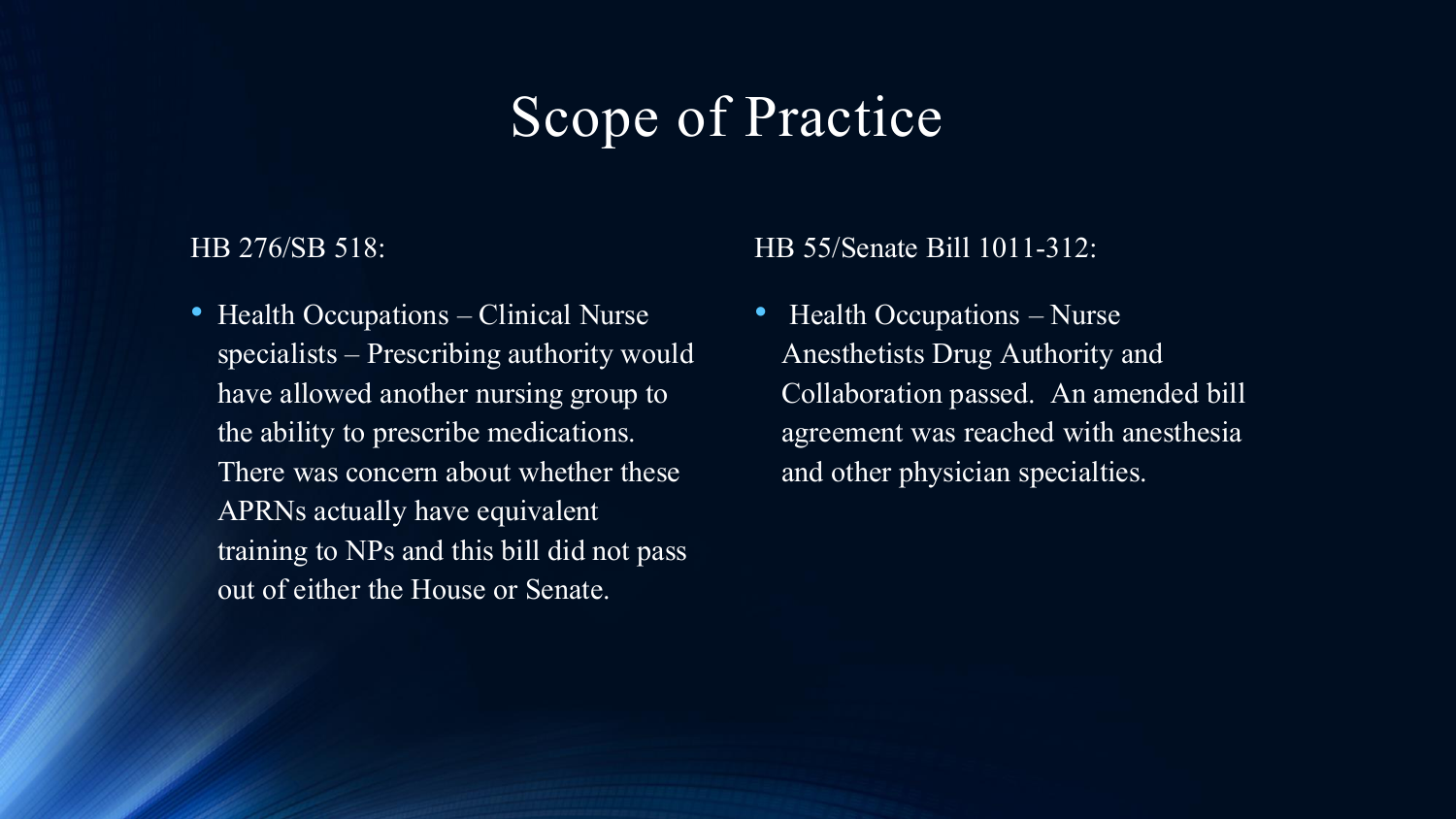### Interstate Medical Licensure Compact

- HB180/SB 386 Interstate Medical Licensure Compact Sunset Extension and Reporting extends through 2030 Maryland's membership in the compact, which would have expired in 2022.
- This allows physicians to practice in multiple states but importantly retains the requirement that they become licensed in each state and, very importantly, that they become licensed in each state and subject to the disciplinary requirements in each state.
- The APRN compact SB 154 failed, which was a win for us as it would have allowed full independence for NPs without any collaboration.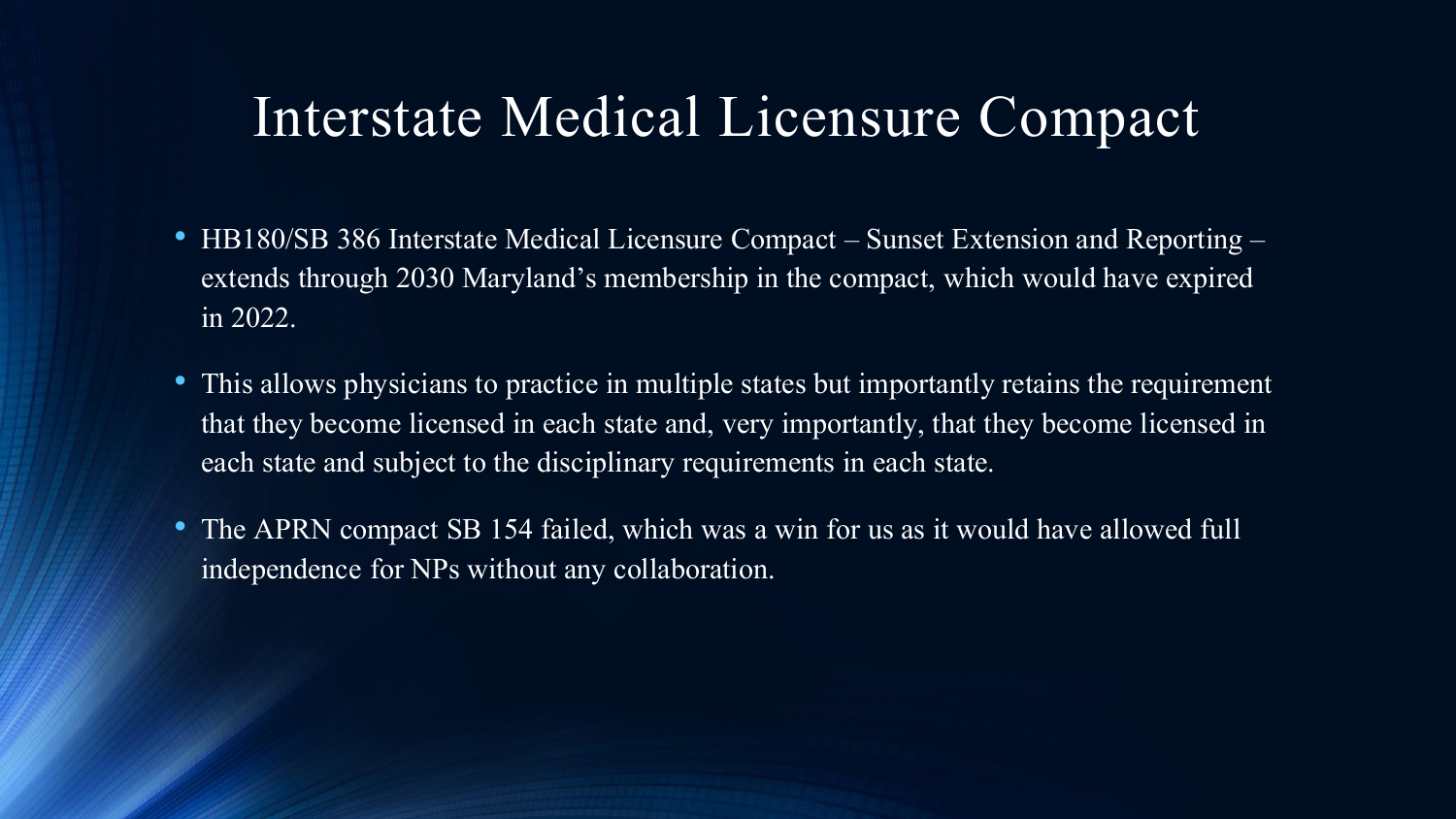### Behavioral Health

• HB 48/SB 94: Public Health – Maryland Suicide Fatality Review Committee, establishes a Suicide Fatality Review Committee to assist the State in addressing the increasing incidences of suicide through the development of initiatives designed to respond to the factors identified as contributing to the incidence of suicide.